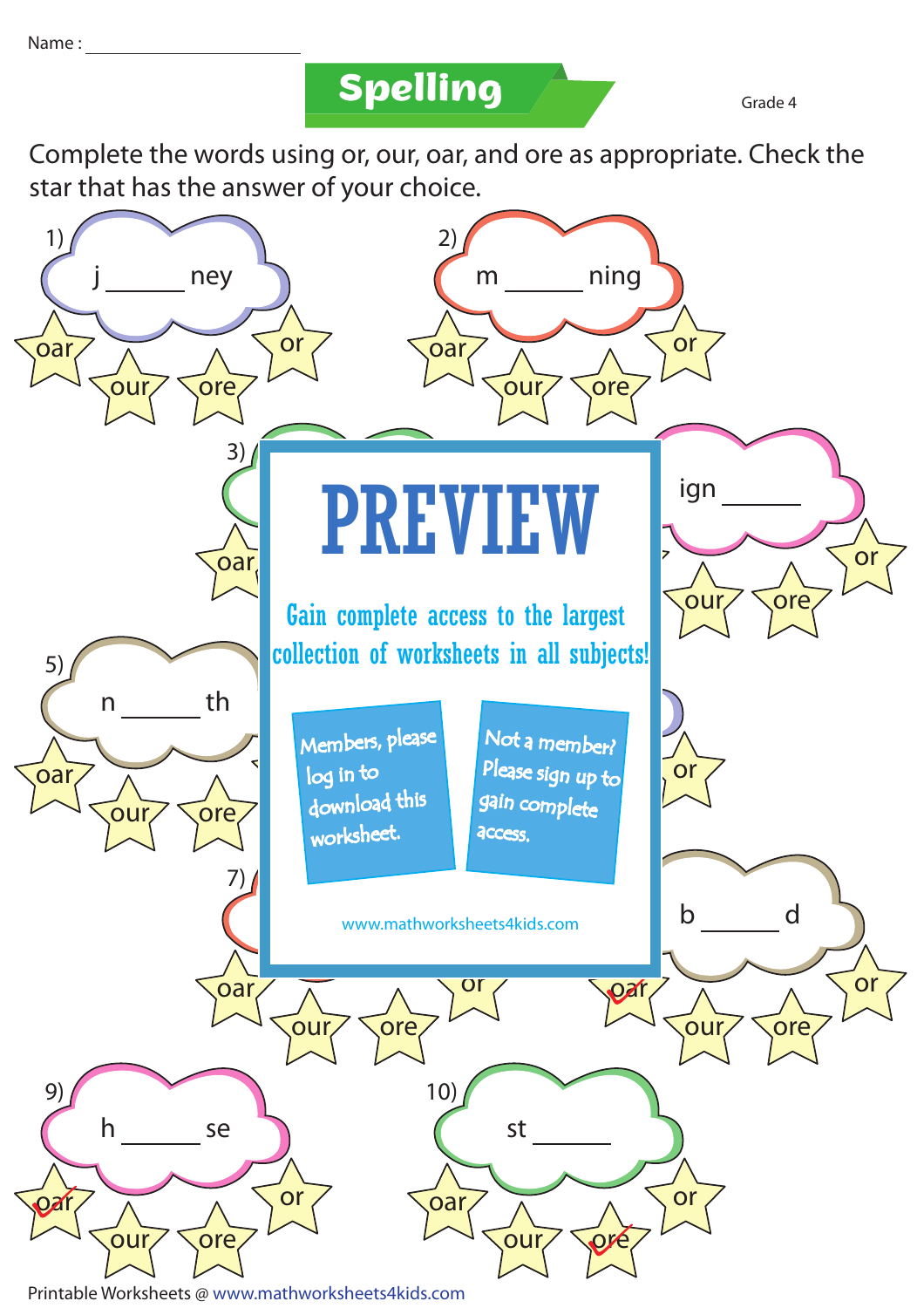## **Spelling Grade 4**



Printable Worksheets @ www.mathworksheets4kids.com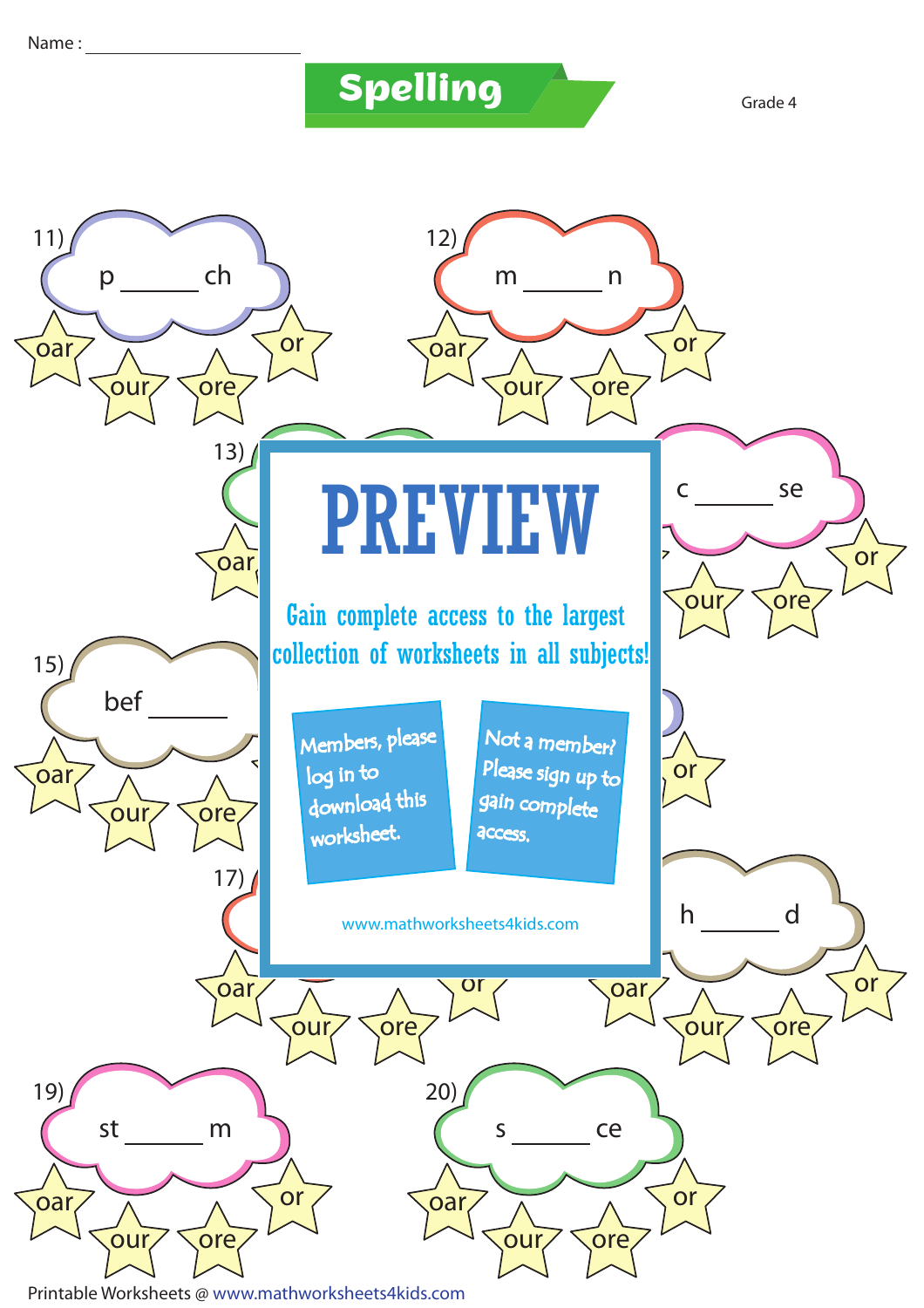## Name : **Answer Key**

**Spelling Grade 4** 

Complete the words using or, our, oar, and ore as appropriate. Check the star that has the answer of your choice. (Answers may vary.)